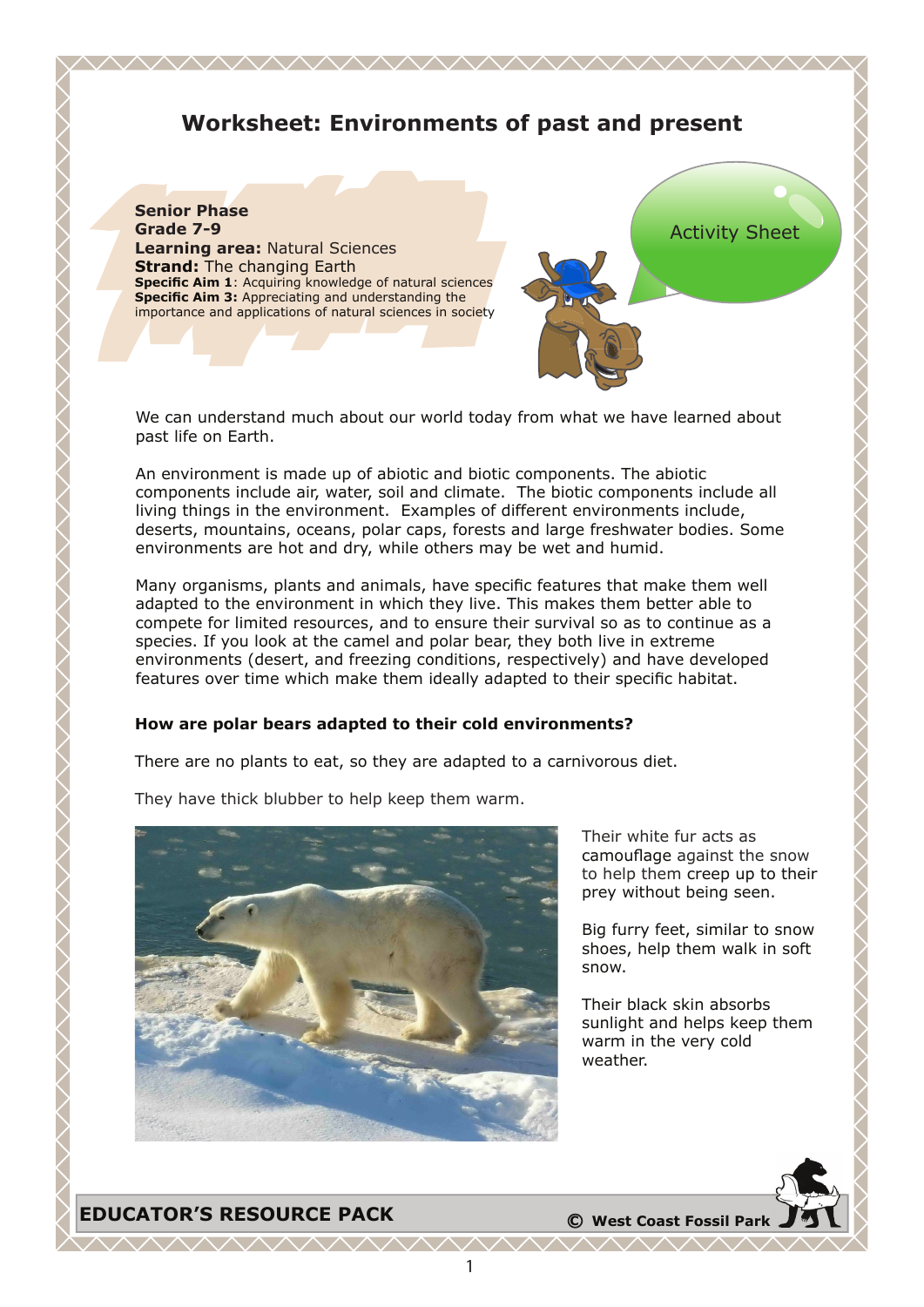

#### **How are camels adapted to their hot environments?**

They have long eyelashes and thin slit nostrils that close to protect them from blowing sand.

They have long muscular legs for walking.

They have a very long intestine for reabsorbing all the water from their food, so they can travel long distances without drinking water.

They have wide feet for walking in the sand.

Environments are continually changing. Evidence of this change throughout the Earth's history can be found in the fossil record. If this change is gradual, there is a greater chance that the organisms it supports will have time to evolve to cope with the new challenges; if quick, there is the chance that the organisms will be unable to adapt or relocate, causing them to become extinct. Unexpected, catastrophic natural events, such as extreme environmental change in the past, have caused mass extinctions. An example of a mass extinction: 65 million years ago the dinosaurs went extinct as a result of a huge meteorite hitting Earth and causing radical climatic change worldwide.

<u> WWW.WWW.WWW.WWW.WWW</u>

Remember that environmental change usually takes place very slowly.

### **The fossil record contains a compressed view of many millions of years so change in environment is quite easy to detect.**

### **Activity 1: Discussing animal adaptations**

Choose an animal or plant and describe how it has adapted to its environment. Include the adaptation and reason for the adaptation. Present your information on an A4 sheet of paper as a picture, similar to the ones shown above for the camel and polar bear.

### **Activity 2: Group work**

- 1. Describe the environment in which you live. What kind of plants and animals live in your enviroment?
- 2. Are we, as humans, evolving to cope with our environment?
- 3. How are we as living organisms influencing our environment?
- 4. Are we ensuring our survival or risking our environment?
- 5. How are we impacting other living organisms?
- 6. What do you consider to be the long term consequences of our actions?
- 7. Design a poster to educate your parents and guardians about the risks we are taking with our environment.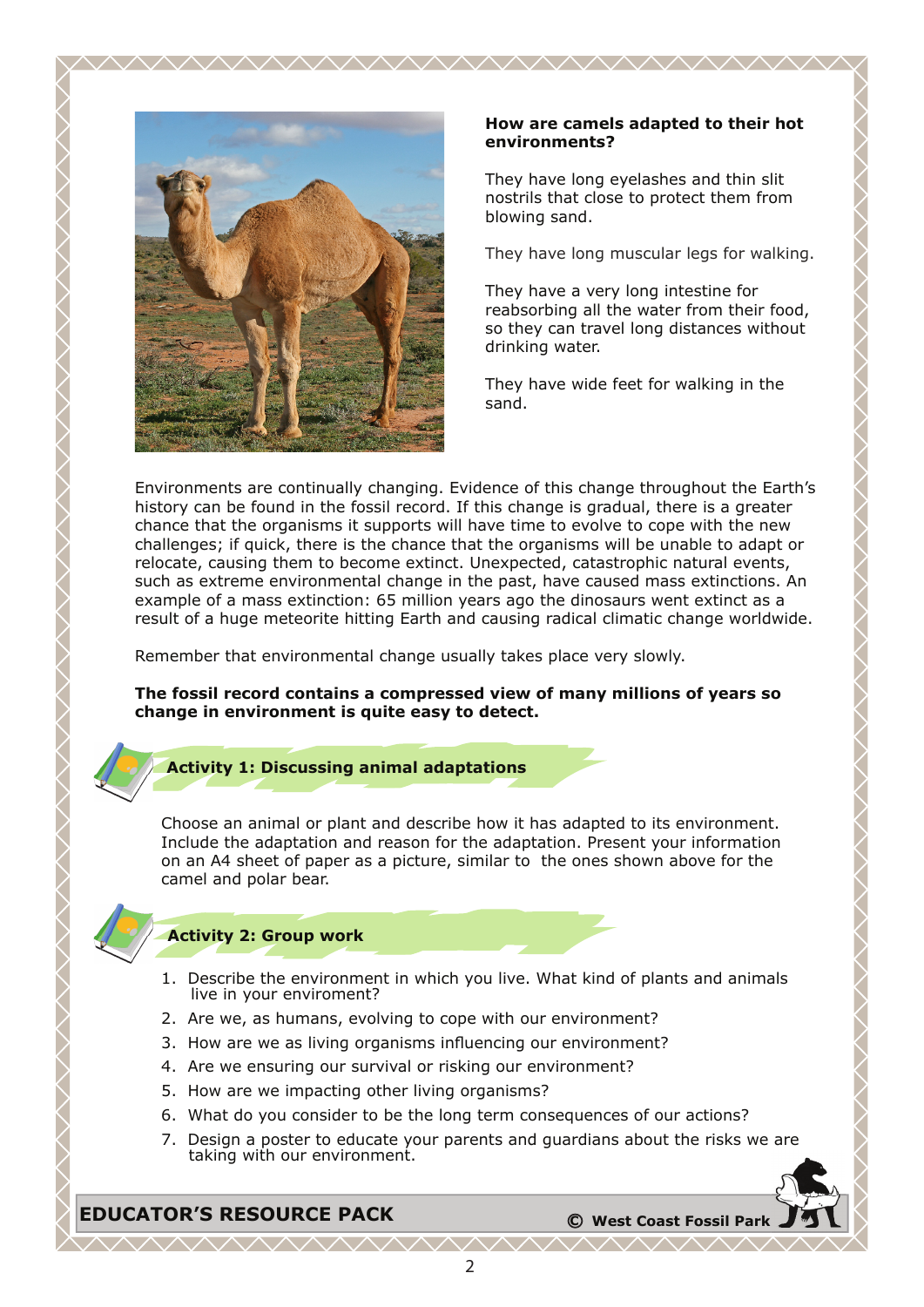

### **Activity 3: Do this after your visit to the park**

1. Research how **Palaeontologists** learn about an environment that existed 5 million years ago.

<u> WWW.WWW.WWW.WWW.WW</u>

- 2. What do they look out for?
- 3. Describe what the West Coast looked like 5 million years ago.
- 4. Describe how the West Coast looks today.
- 5. How has the evolving environment of the West Coast over the past 5 million years influenced or supported life?
- 6. What have we learnt from the fossils found at the Fossil Park?
- 7. Name one of the animals that lived at the Fossil Park that has become extinct. Suggest reasons why you think that it became extinct. Use the Fossil Park web site to assist you with this question (www.fossilpark.org.za)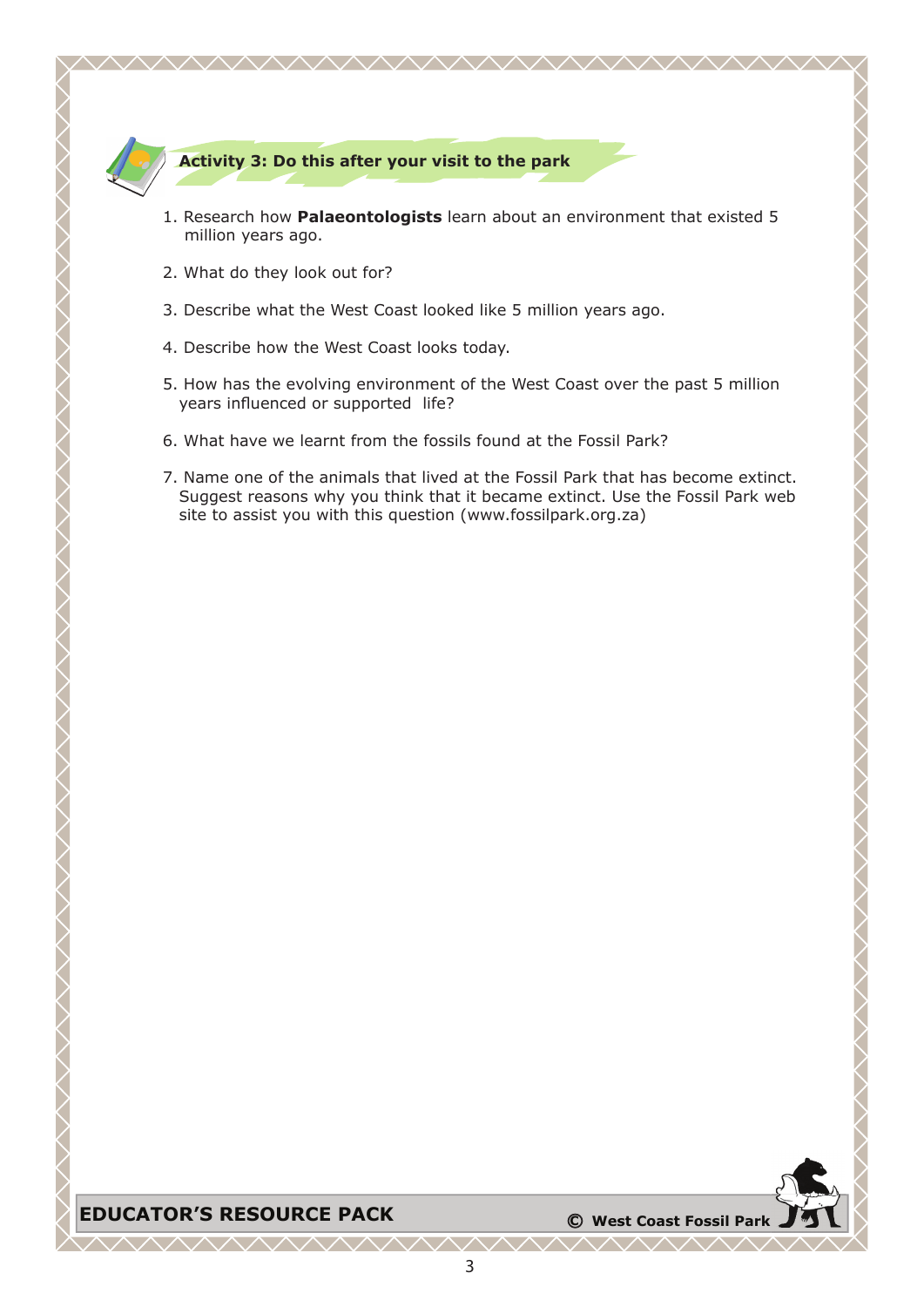## **Teacher notes**

<u>WWW.WWW.WWW.WWW.WWW</u>

### **Activity 1: Discussing animal adaptations**

Learners own answer.

Points to discuss with learners are that animals and plants are adapted to the conditions of the habitats in which they live. Some places on Earth are very hot, while others are very cold. Some places on Earth have a lot of water and plants, and other places have very little water and few plants. Animals can live in many different places in the world because they have special adaptations to the area they live in.

An adaptation is a way an animal's body helps it survive, or live, in its environment. Animals depend on their physical features to help them obtain food, keep safe, build homes, withstand weather, and attract mates.

Examples of the basic adaptations that help creatures survive:

- shape of a bird's beak
- the number of fingers
- colour of the fur
- the thickness or thinness of the fur
- the shape of the nose or ears

Each adaptation has been produced by evolution. This means that the adaptations have developed over many generations.

### **Activity 2: Group work**

- 1. Learners own answer depending on where they live.
- 2. We are using technology and science to help make our lives better, healthier and easier. There are no longer the same selection pressures on us as existed a few thousand years ago so natural selection no longer affects us in the same way as when we were living in the wilds and hunting and gathering to survive.
- 3. There are many human activities which can destroy as well as endanger the environment and nature surrounding us. Our activities are leading to global warming as a result of an increase in the emission of greenhouse gases, and this is leading to climate change. Destructive activities include: mining, industrialisation, pollution, wastage of natural resources, destruction of natural habitats and the extinction of multiple organisms. We wage wars which are extremely destructive to the environment and have the potential to be cataclysmic.
- 4. We are risking our environment at present. However, some people have realised that we need to be more planet friendly and are trying to save the world by sustainable development, recycling, saving energy, and reducing our carbon footprint.

# **EDUCATOR'S RESOURCE PACK**  $\bullet$  **C** West Coast Fossil Park

 $\Lambda\Lambda\Lambda\Lambda\Lambda\Lambda\Lambda\Lambda$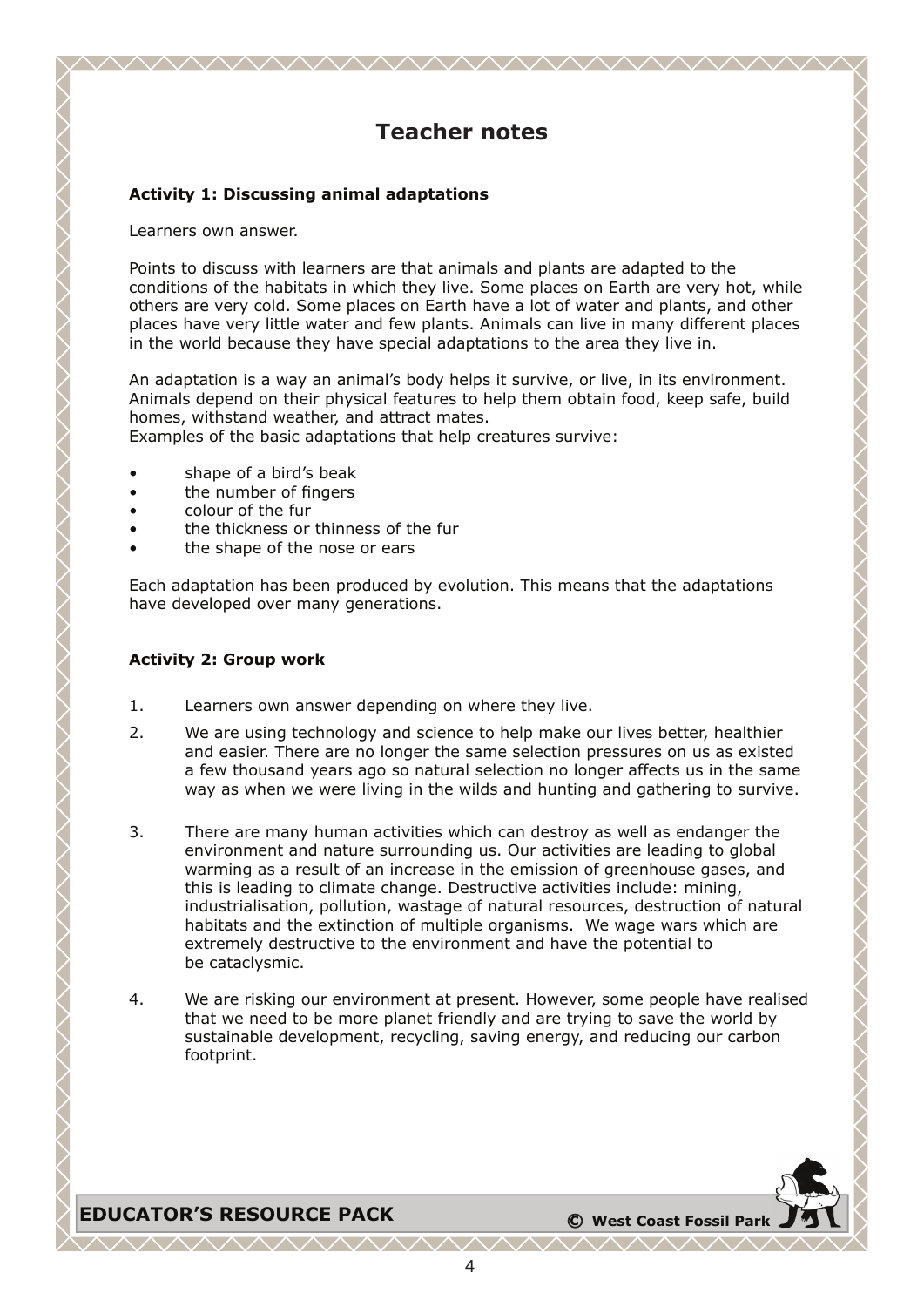5. Earth is home to numerous unique species that are seriously threatened with extinction. Humans are continually having an effect on other organisms in almost all of their actions. Increasing human population numbers are putting great pressure on limited resources, and deplete resources which cannot be renewed. Population explosion is leading to the destruction of more and more natural habitats, and the loss of entire ecosystems represents a crisis for all living organisms on Earth. Human activities which have harmed ecosystems have resulted in a loss of diversity in living things.

<u>AAAAAAAAAAAAAAAAAAAAAAAAAA</u>

- 6. Loss of habitat and destruction of natural habitats and their associated ecosystems. Interference with the effective functioning of ecosystems. Climate change – the ultimate effects of which remain uncertain, but which are likely to be catastrophic in the long term. Extinction of organisms and a substantial decrease in the diversity of life on Earth. Lack of resources due to unsustainable utilisation. Interruption of natural processes which affect the Planet as an entity e.g. global warming. Degrading our Planet.
- 7. Use rubric to assess poster.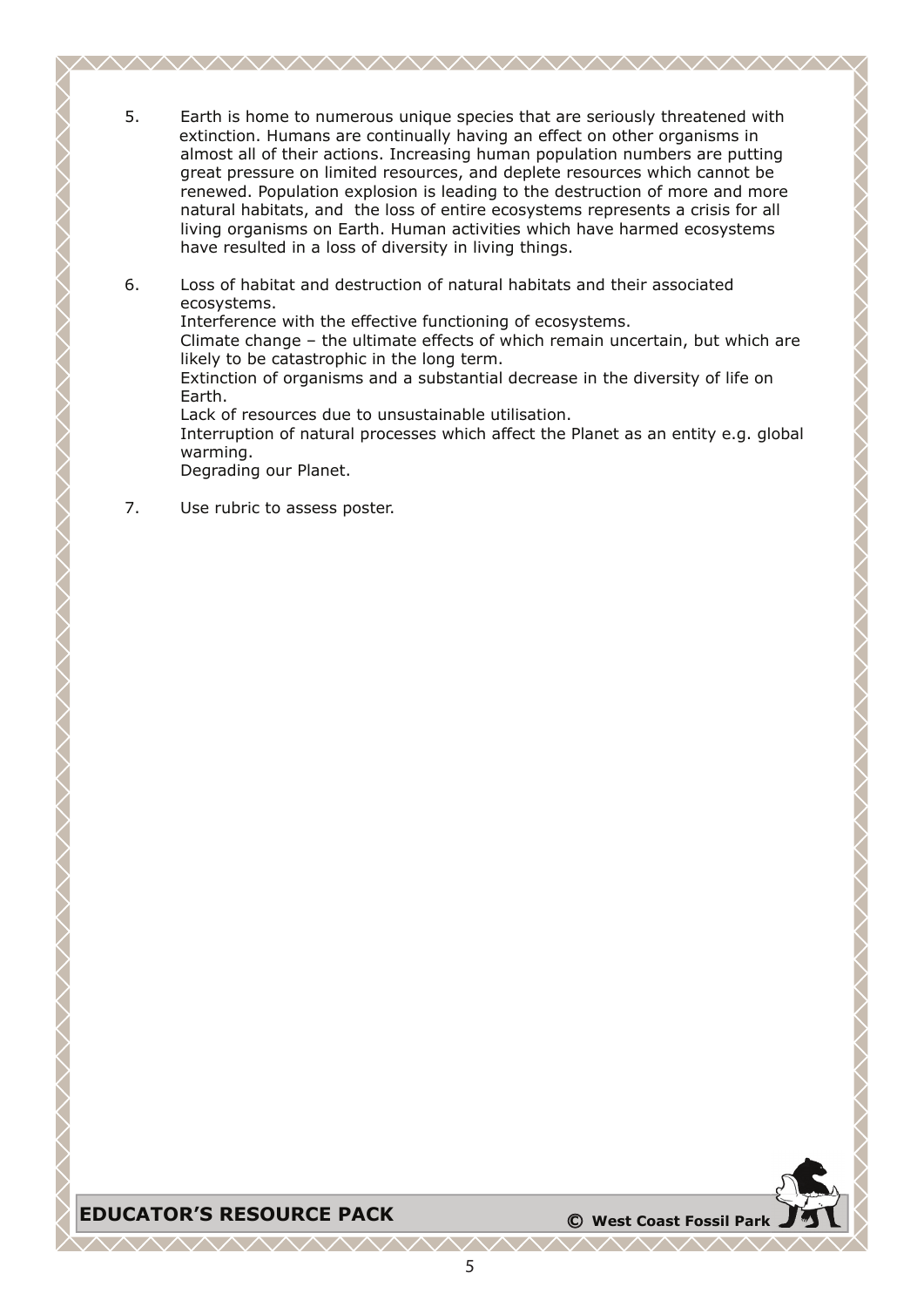| POSTER COMMUNICATION SKILL ASSESSMENT                        |                              |                                     |                                         |                                                |                                            |                                       |                               |                            |           |                    |
|--------------------------------------------------------------|------------------------------|-------------------------------------|-----------------------------------------|------------------------------------------------|--------------------------------------------|---------------------------------------|-------------------------------|----------------------------|-----------|--------------------|
| <b>Assessment</b><br><b>Criteria</b>                         |                              | <b>Performance Indicator Levels</b> |                                         |                                                |                                            |                                       |                               |                            |           |                    |
|                                                              |                              | $\mathbf 0$                         |                                         | 1                                              |                                            | $\overline{2}$                        |                               | <b>Comments</b>            |           |                    |
| <b>Title</b>                                                 |                              | No title                            |                                         | Title present but<br>incomplete                |                                            | Complete title                        |                               |                            |           |                    |
| Aim of poster                                                |                              |                                     | Not clear                               |                                                | Partially clear                            |                                       | Very clear                    |                            |           |                    |
| <b>Main points</b>                                           |                              |                                     | Not relevant                            |                                                | Some points<br>relevant                    |                                       |                               | All points<br>relevant     |           |                    |
| Facts /<br>concepts                                          |                              |                                     | Mainly<br>incorrect                     | Some correct with<br>limited detail            |                                            | Correct with<br>interesting detail    |                               |                            |           |                    |
| Language /<br>spelling                                       |                              |                                     | Many<br>language and<br>spelling errors | Some<br>language and<br>spelling errors        |                                            | No language<br>and spelling<br>errors |                               |                            |           |                    |
| Organisation /<br>layout                                     |                              |                                     | Organisation /<br>layout<br>muddling    | Organisation<br>partially<br>clear and logical |                                            | Organisation<br>clear and<br>logical  |                               |                            |           |                    |
| <b>Use of colour</b>                                         |                              | No colour /<br>all one colour       |                                         |                                                | Some use of<br>colour                      |                                       |                               | Effective use<br>of colour |           |                    |
| <b>Letter size</b>                                           |                              | Letters<br>very small               |                                         | Some letters<br>larger                         |                                            |                                       | Most letters<br>large         |                            |           |                    |
| Diagram / picture<br>appeal /<br><b>attractiveness</b>       |                              | Not appealing<br>not attractive     |                                         | Has some<br>appeal /<br>attractiveness         |                                            |                                       | Appealing /<br>attractive     |                            |           |                    |
| Diagram /<br>picture<br>relevance                            |                              | Not<br>relevant                     |                                         | Partially<br>relevant                          |                                            |                                       | Totally relevant              |                            |           |                    |
| Diagram / picture<br>accuracy<br>(scientifically<br>correct) |                              | Not<br>accurate                     |                                         |                                                | Partially<br>accurate                      |                                       | Totally<br>accurate           |                            |           |                    |
| <b>Impact of</b><br>poster                                   |                              | Does not<br>make an impact          |                                         | Makes an<br>impact                             |                                            |                                       |                               |                            |           |                    |
| <b>Impact of</b><br>poster                                   |                              | No new<br>ideas                     |                                         |                                                | Some signs of<br>creativity /<br>new ideas |                                       | Very creative<br>and original |                            |           |                    |
|                                                              |                              |                                     |                                         |                                                |                                            |                                       | $Total = 25 marks$            |                            |           |                    |
| $\overline{z}$<br><b>Outstanding</b>                         | 6<br>Meritorious Substantial |                                     | 5                                       |                                                | 4<br>3<br>Adequate                         |                                       |                               | 2<br>Moderate Elementary   |           | 1.<br>Not achieved |
| 80-100%                                                      | 70-79%                       |                                     | 60-69%                                  |                                                | 50-59%                                     | 40-49%                                |                               | 30-39%                     | $0 - 29%$ |                    |

<u>MMMMMMMMMMMMMMMM</u>

**Review and recommendations**

# **EDUCATOR'S RESOURCE PACK Canadian C C West Coast Fossil Park**

<u>MMMMMMMMMMMMMMM</u>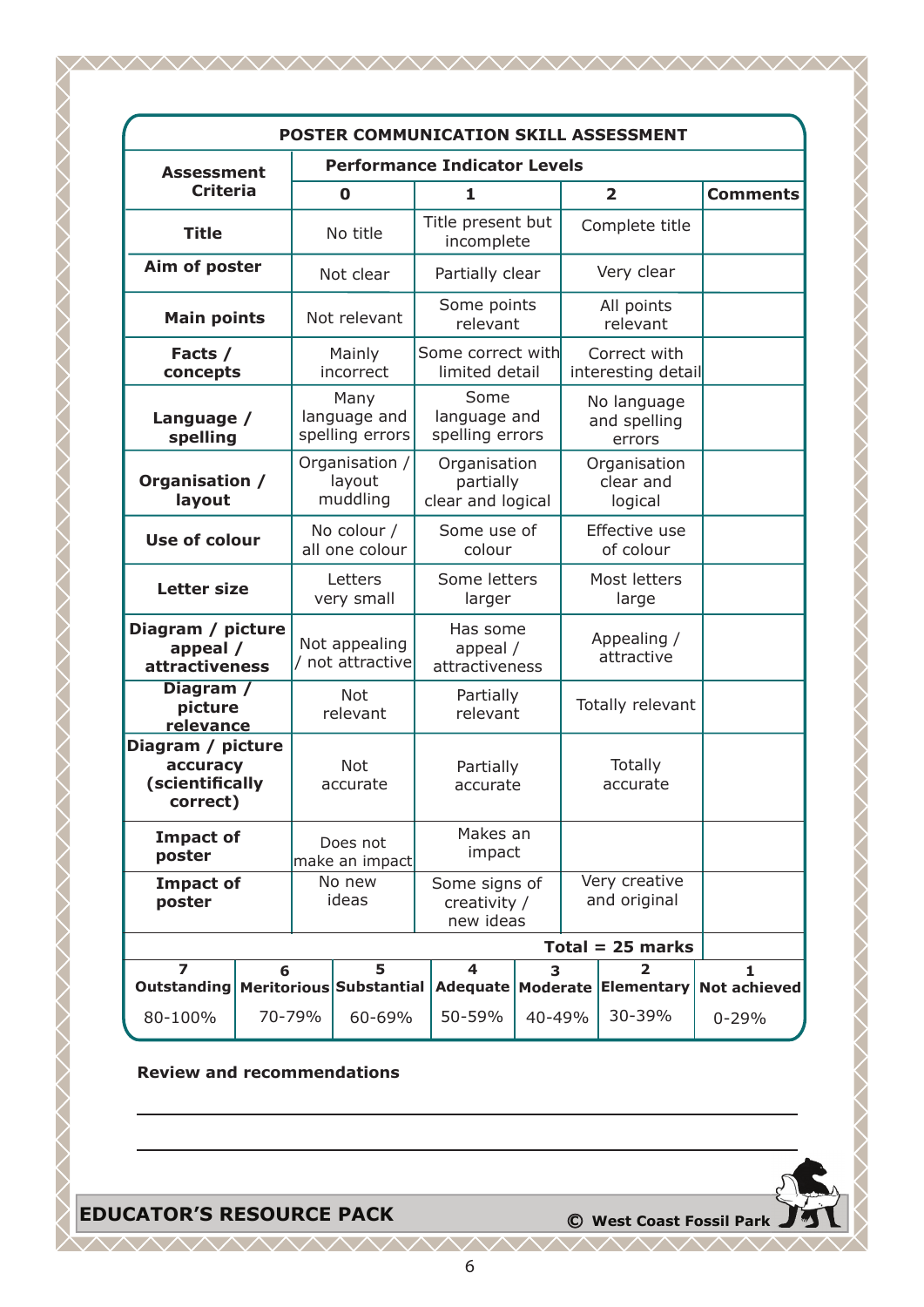### **Activity 3: To be done after the park visit**

1. Palaeontologists search sedimentary rocks to find the fossils of dinosaurs and other animals and plants which lived millions of years ago. The palaeontologist uses various scientific methods to find out more about fossil plant or animal life forms and asks questions regarding the age of the fossil and whether it fossilised on land, or under water. They use this, and other information, to learn more about the history of our Earth.

Palaeontologists walk through an area where they know the rocks or sediments are of a similar age to the fossils they are seeking. They search the rocks and ground to see if they can see any fossil bones or teeth sticking out. They get so good at finding fossils that they are able to identify a piece of fossil as small as your thumb nail. If the fossils are situated in soft sediment they are dug out and then transported to a research institution/museum. If the fossil is embedded in rock, the rock surrounding the fossil is removed with the fossil in situ and taken to a research institution. Dental drills (yes, the same kind of drills that dentists use on your teeth!) are then used to drill away the sedimentary rock surrounding the fossils. Once all the covering rock is drilled away, scientists study the animal or plant which is exposed to daylight once again, millions of years after it died.

Once fossils have been discovered the new fossil will be compared to other fossils, and sometimes with the skeletons of living animals. Animals which are extant (extant means 'living today'), and which are related to fossil animals can provide information about fossil species.

2. To find out clues of how extinct animals lived and behaved, palaeontologists study the fossilized bones and teeth they recover from various sites. Teeth are particularly useful as they are capped by enamel, an extremely strong and hard-wearing substance. Morphology is the study of how fossil bones or teeth have changed in size and shape over time. Changes in dental structure and wear patterns are used to work out changes in diet, the way the animal moved, and how the animal fed in its preferred habitat. In some cases, fossil teeth can even show how a species changed its diet over time as a result of competition with another species which ate the same food.

Bones also give clues to how ancient animals lived. The muscles and flesh covering the bones is not preserved in fossils, but you may be able to see the scars where muscles were attached to the bones.The muscles link the various bones together, so if sufficient bones are found, paleontologists are able to reconstruct the skeleton of the fossil animal.

3. The climate was warmer and wetter than today, and the area was a lush subtropical paradise which contained areas of open grassland, woodland and riverine forest.